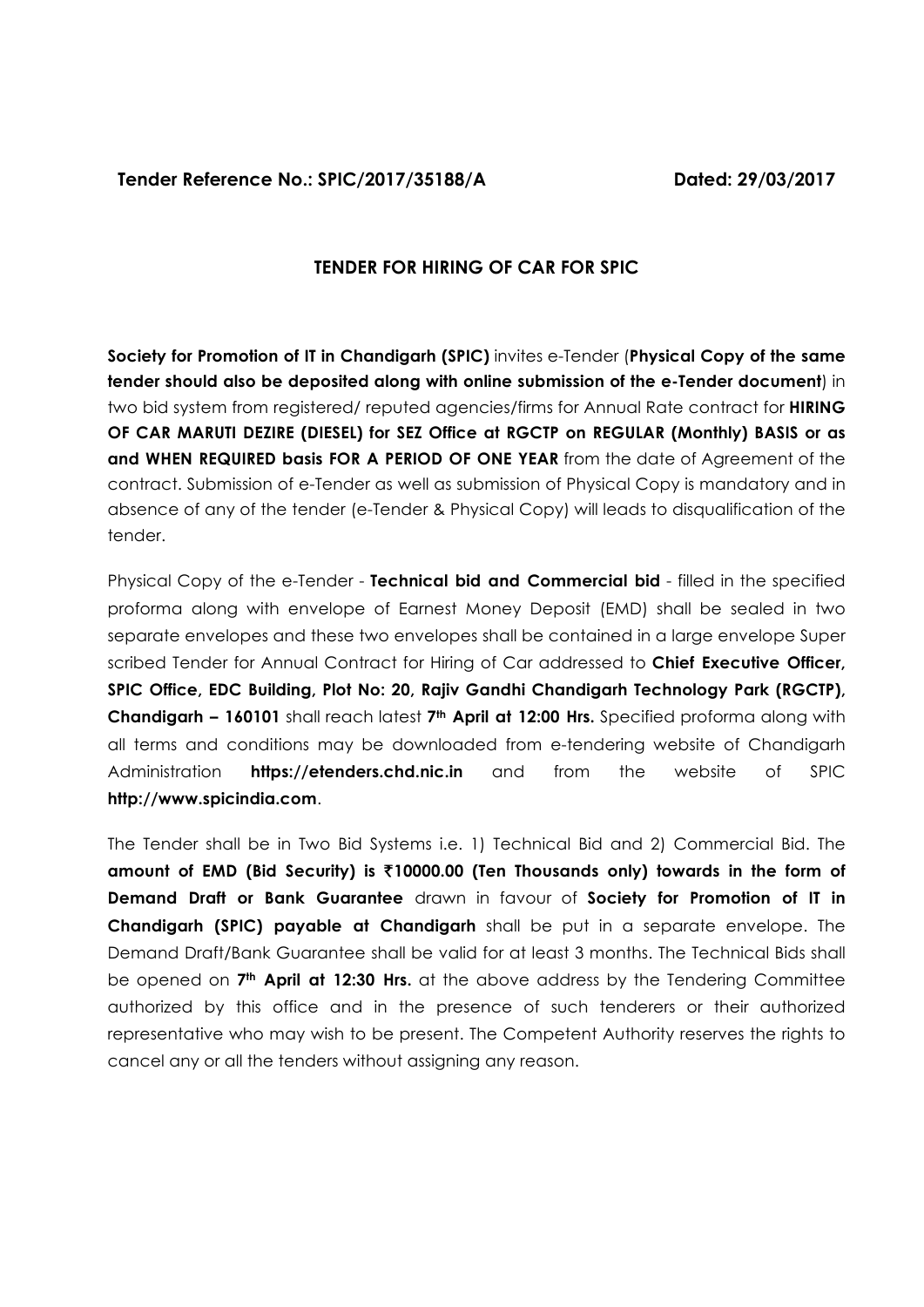## **Annexure I**

# **Subject: Notice Inviting Tender for Hiring of Cars**

- 1. **Parties:** The parties to the Contract will be **contractor** who will be providing the car services and the **Society for Promotion of IT in Chandigarh (SPIC)** who would be availing the services.
- 2. **Addresses:** For all purposes of the contract including arbitration there under, the address of the contractor mentioned in the tender shall be final unless the contractor notifies a change of address and contact number(s) by a separate letter sent by Speed post/registered post with acknowledgement due to the Society for Promotion of IT in Chandigarh (SPIC), The contractor shall be solely responsible for the consequences of any omission or error to notify change of address and/or contact number(s) in the aforesaid manner.
- 3. **Earnest Money**: Earnest Money of ₹10,000/- (Rupees Ten Thousand only) in the name of Society for Promotion of IT in Chandigarh (SPIC) payable at Chandigarh, in the form of Demand Draft/Bank Guarantee of any Nationalized Bank must be deposited by bidders along with duly filled up tender document. The Earnest Money Deposit of the successful bidder shall be refunded after receipt of Security Deposit and the Earnest Money of the unsuccessful bidders will returned within 30 days after award of the contract. No interest will be paid on Earnest Money by SPIC till the entire process of award of contract is completed.
- 3.1 Tenderer shall not be permitted to withdraw his offer or modify the terms and conditions thereof. In case the bidder fails to observe and comply with the stipulations made herein or backs out after quoting the rates, the Earnest Money will be forfeited.
- 3.2 No request for transfer of any previous deposit of Earnest Money or Security Deposit or adjustment against any pending bill(s) will be entertained.
- 3.3 The tender without Earnest Money will be summarily rejected.
- 4. Performance Security Deposit: Security Deposit of ₹ 40000/- (Rupees Forty Thousand only) in the name of Society for Promotion of IT in Chandigarh (SPIC) payable at Chandigarh, in the form of Demand Draft/bank Guarantee of any nationalized bank must be deposited by the successful bidder.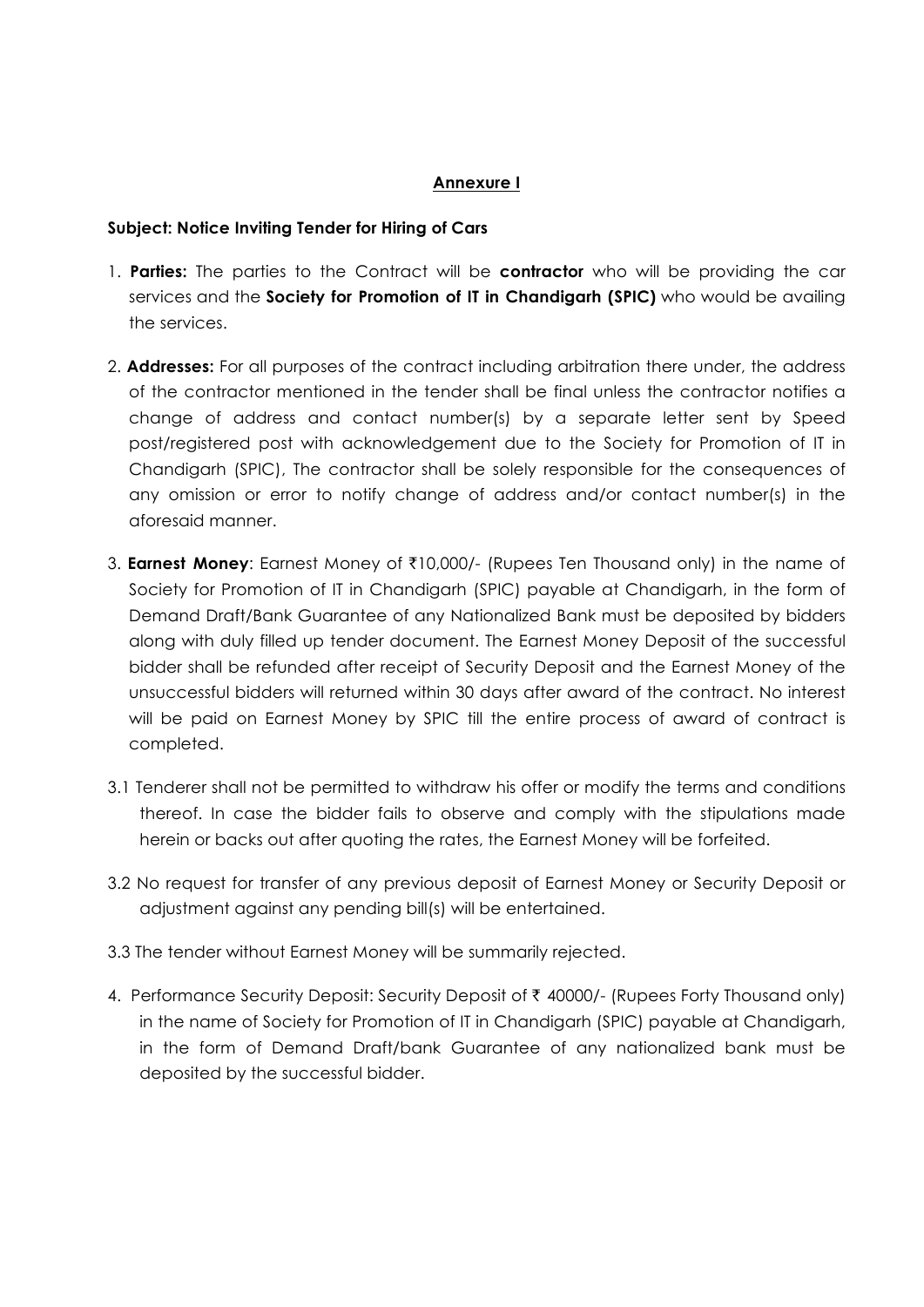- 5. Preparation and submission of Tender: The tender must be submitted online in the form of e-Tender through e-tendering website of Chandigarh Administration (https://etenders.chd.nic.in) and physical copy of the same tender should be submitted in two parts namely, Technical Bid (in form given in Annexure-III) along with Earnest Money Deposit and Commercial Bid (in form given in Annexure-IV) and each should be kept in a separate adequately sealed cover. Both the bids should be kept in another sealed cover addressed to **Chief Executive Officer, SPIC Office, EDC Building, Plot No: 20, Rajiv Gandhi Chandigarh Technology Park (RGCTP), Chandigarh – 160101**. The sealed envelope containing both i.e. Technical & Commercial bids should bear the address, Tender Number and date, subject of the tender. The inner envelopes should superscripted with - **Technical Bid for hiring Cars for SEZ office** and **Commercial Bid for hiring Cars for SEZ office**.
- 6. Signing of Tender: The individual signing the tender or other documents connected with contract must specify whether he signs as:-
	- (a) A sole proprietor of the concern or constituted attorney of such sole proprietor.
	- (b) A partner of the firm, if it is a partnership firm, in which case he must have authority to execute the document.
	- (c) Director(s) or Principal Officer of the Company duly authorized by the Board of Directors of the Company, if it is a Company.
- 7. **Technical Bid:** The Technical bid should be submitted in form given in Annexure-III along with the EMD of  $\bar{\tau}$  10,000/- (Rupees Ten Thousand only) along with registration particulars (registration and recognition of firm as a Car or local transport service) provider, copy of PAN Number issued in favour of the firm, full details of the numbers of cars (or similar type of vehicles registered as Car) registered in the name of the bidder or his firm with photocopies of RCs, insurance details, Service Tax Registration number, Experience Certificate. IT Clearance Certificate, certificate of turnover of Rs.5.00 Lakhs and other information sought in Annexure-II.
- 8. **Commercial Bid**: The Commercial Bid should be submitted in the form given in Annexure-IV in a separate sealed cover kept inside the main cover. The Commercial Bids of those tenderers, who are found technically competent/eligible, will be opened on a specified date and time.
- 8.1 Terms of payment as stated in the Tender Documents shall be final. The taxes liable would be deducted at source as per Government rules and guidelines, if any, will be prevailing at the time of payment.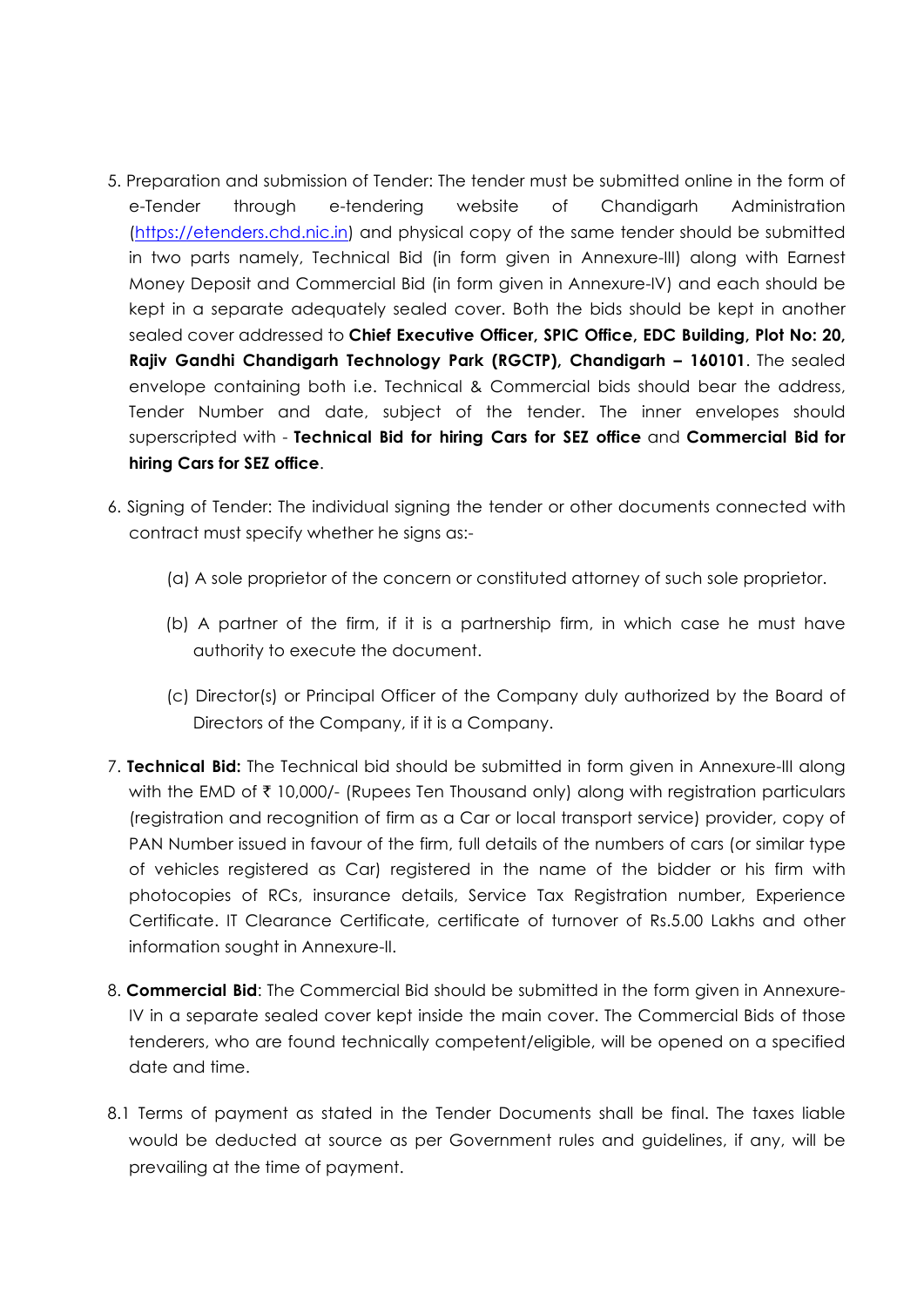# 9. **Validity of the Bids: The bids shall be valid for a period of one year from the date of opening of the tender.**

## 10. **The physical copy of e-Tender received through post**

In case any tender is received after the stipulated date and time, the same will not be accepted and rejected the same without any further intimation to the bidder. The responsibility for timely submission of the tender by the stipulated date and time shall lie on the bidder.

- 11. **Opening of Tender**: The technical and commercial bids will be opened by the Tender opening & evaluation Committee of SPIC Office at **7th April at 12:30 Hrs.** at this office. The e-tender will be opened first along with sealed envelope containing both technical and financial bids will be opened in the presence of tenderers who may wish to be present at the time of receiving and opening of the technical bids. The unsealed envelope containing the bids will not be opened and rejected. The bidder is at liberty either himself or authorizes, not more than one representative to be present at the time of opening of the tender. The representative attending during opening of the tender on behalf of the bidder should bring with him a Letter of Authority from the tenderer and proof of identification.
- 12. Criterion for Evaluation of Tender: After the opening of the technical bid, the same will be evaluated by a committee. In case the committee decided for seeking further information/clarification, the same shall be provided by the bidder. Those bids which meet the technical requirements, the financial bid of such qualified bidders will be opened on a specified date and time by the committee. The bidder is at liberty to be either present himself or authorize, not more than one representative to be present at the time of opening of the financial bid. The Bids will be opened by a committee in the presence of the representative of the bidders who may wish to be present on that day.
- 12.1 The contract will be awarded to the lowest eligible tenderer (L1) and will commence from the date of signing of the Agreement indicated in the terms and conditions. The contract will be for a period of 12 months which may be further extendable up to one year (or maximum of three years from award of contract/signing of agreement), if the performance/service is found satisfactory.
- 13. Right of Acceptance: The SPIC reserve all rights to reject any tender including of those tenderers who fail to comply with the instructions without assigning any reason whatsoever and does not bind it to accept the lowest or any specific tender. The decision of the Competent Authority of SPIC in this regard shall be final and binding.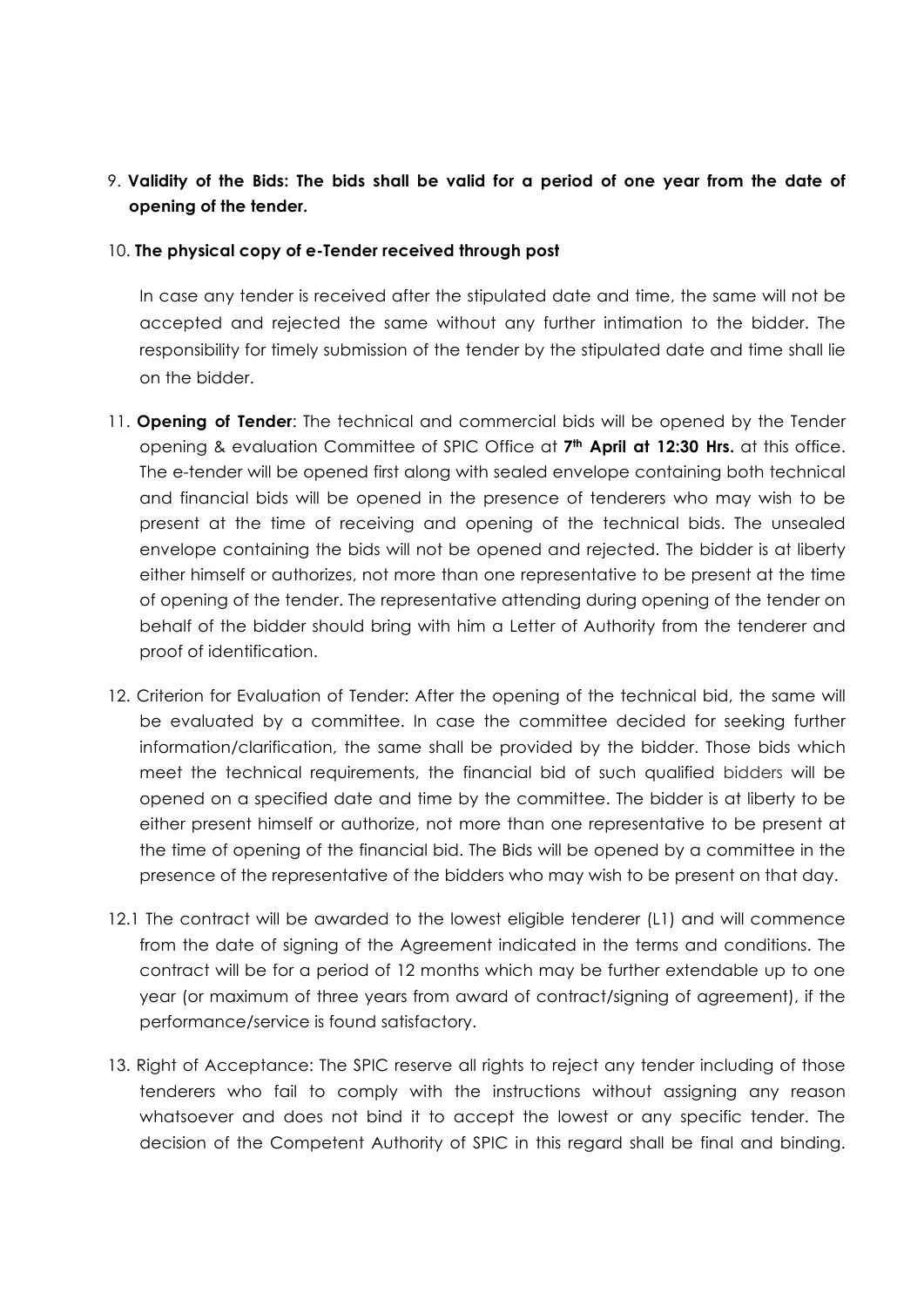Any failure on the part of the bidders to observe the prescribed procedure and any attempt to canvas for the work will prejudice the tender submitted by the tenderer.

- 13.1 Tenders not inconformity with the prescribed terms and conditions will stand disqualified.
- 14. Communication of Acceptance: Successful bidders will be informed of the acceptance of his bid. EMD of the successful bidder will be refunded after deposition of security deposit as mentioned in Clause 4 above and the same will be returned after successful expiry of the contract.

# 15. **Signing of the Agreement by the successful bidder who have been awarded the Contract for providing cars by the Competent Authority of SPIC**:

He/She shall have to sign the contract agreement on a non-judicial stamped paper of Rs.100.00. Any failure on the part of the bidder for not signing the contract agreement or fulfilling the conditions as provided in the tender contract will be dealt as per Clause 16 of the Tender Agreement. After signing of the Agreement the bidder will e addressed as Contractor.

In case the bidder after awarding of the contract fail to sign the contract agreement within a period of 30 days, the offer of the award of contract will be cancelled without any extension.

- 16. Penalty: In case of breach of any conditions of the contract as losses caused including excess cost due to hiring of Car from the market in the event of Contractor failing to provide requisitioned Cars or not providing Cars, the SPIC shall make deductions at double the rate of hiring rate on pro rata from the pending/up coming bills of the contractor.
- 17. Breach of Terms and Conditions: In case of breach of any of the terms and conditions mentioned above, the SPIC will have the right to cancel the work order without assigning any reason thereof, and nothing will be payable by this SPIC in that event and the security deposit will be forfeited.
- 18. Sub-letting of Work: The firm shall not assign or sublet the work or any part of it to any other person or party.
- 19. The tender will not be transferable.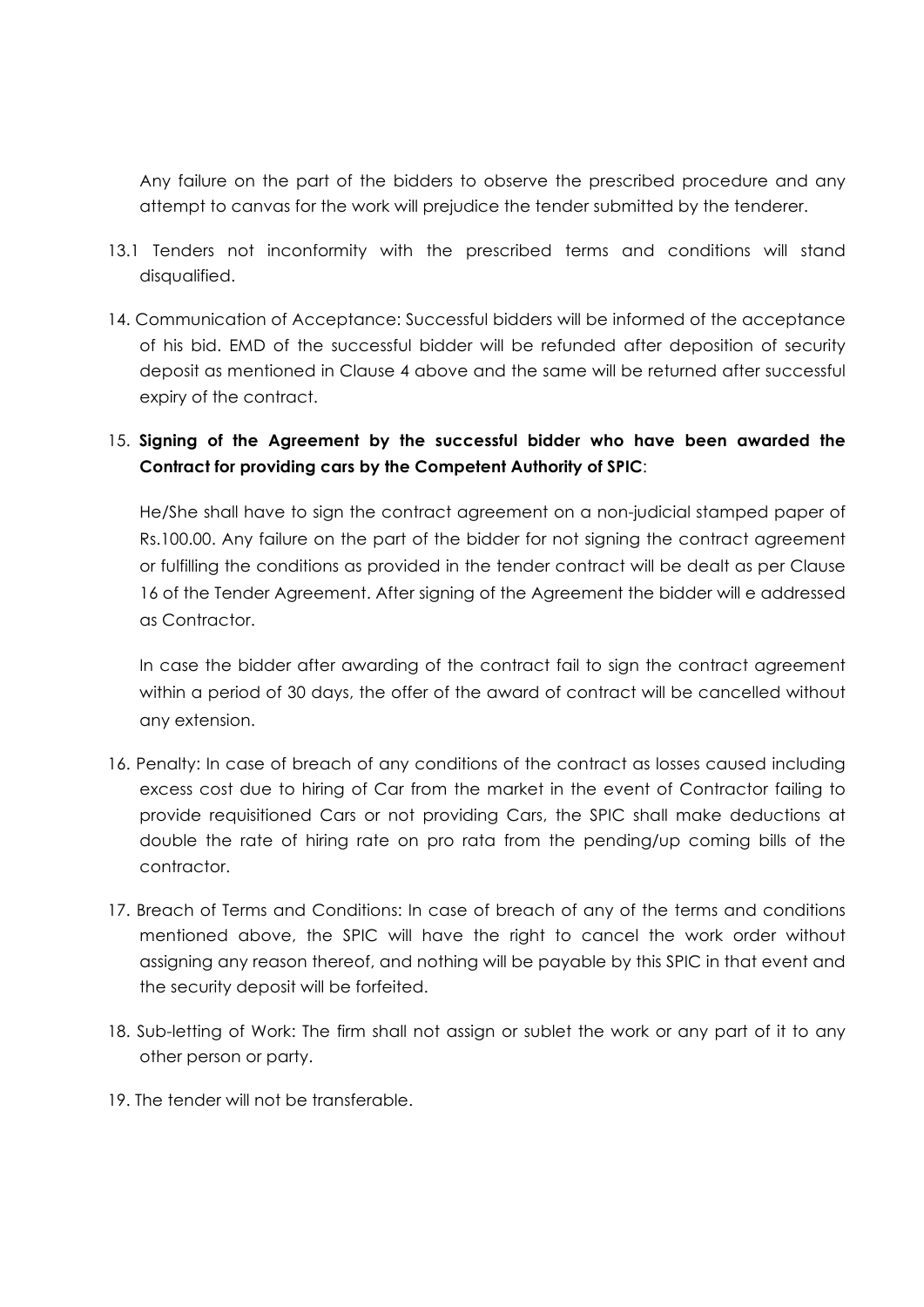# 20. **Termination of the Contract**:

Either the party can terminate the contract by giving 30 days' notice.

21. Terms of Payment: No payment shall be made in advance.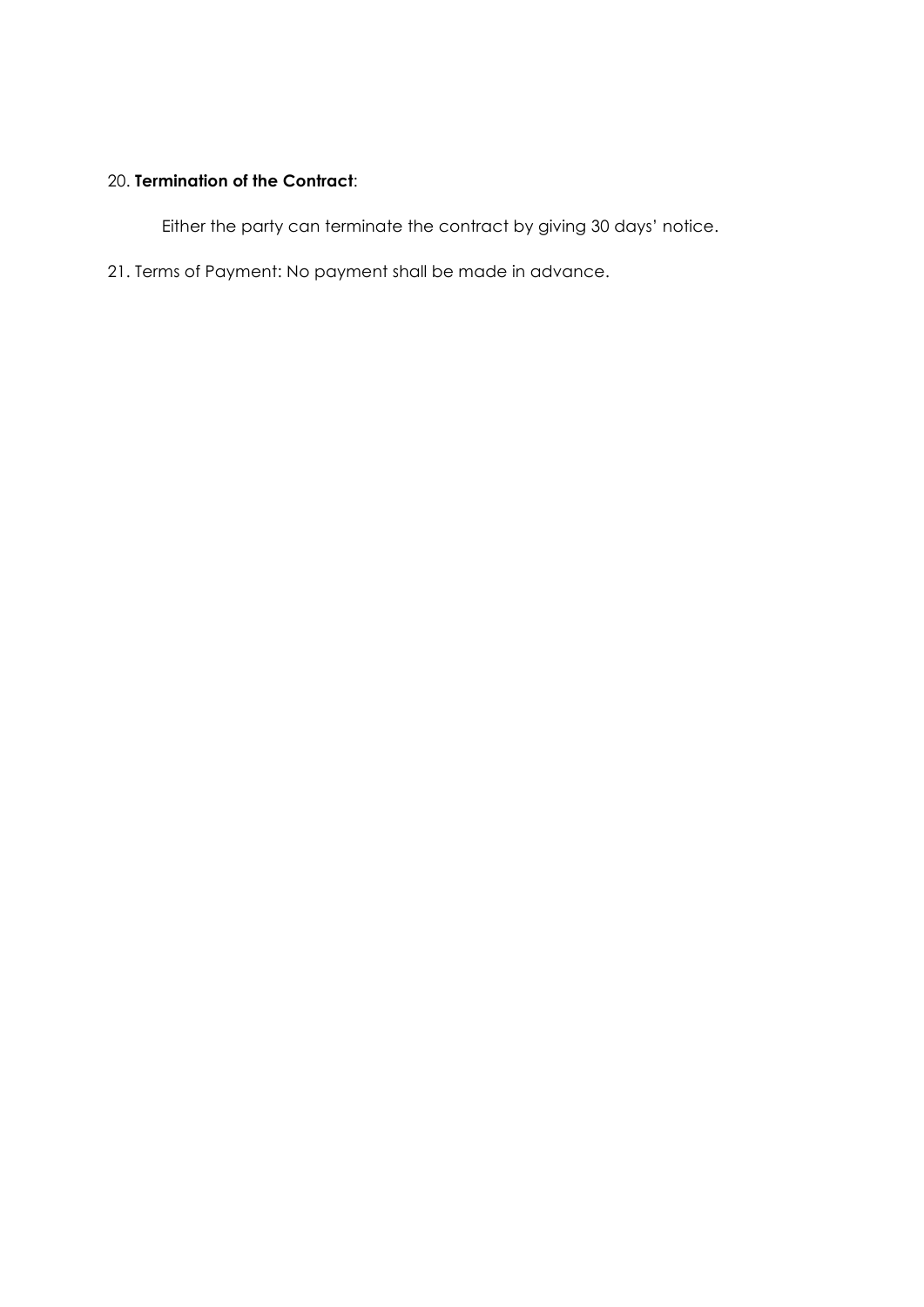#### **Annexure-II**

# **PARAMETER AND TECHNICAL SPECIFICATION**

#### **Subject : Notice Inviting Tender for Hiring of Cars**

#### **PART-I**

## **ELIGIBILITY CRITERA/PARAMETERS AND TECHNICAL SPECIFICATIONS FOR HIRING OF CAR**

- 1. The Agency/Firm etc. should be serving/served at least one Govt. organization/PSU/Public Limited Company on regular basis at present and should own at least 10 Cars and the list of Cars along with photocopies of Registration Certificate (for confirmation that Cars are in the name of the Firm/agency) should be attached with the tender.
- 2. Car to be provided by the Contractor should not be more than 3 years old and in perfectly sound running condition i.e. suitable for use by the Officers/Officials of SEZ Office.
- 3. Only such Agency/Firm may apply whose Cars have been duly authorized by the concerned RTO (i.e. the vehicles should be registered as Car) for use as public transport and who have telephone and mobile connections available at their Premises/Garage/Stands/ Office/in-person from where such Cars are to be operated and can be requisitioned by the SPIC.
- 4. The firm should abide by all labour laws as applicable from time to time.
- 5. (i) The firm should ensure that the drivers employed hold valid driving license, are in uniform, well behaved, reasonably educated, conversant with traffic rules/regulations and city roads/routes as well as with the security instructions.

(ii) The firm should ensure that none of the driver has any criminal/legal case pending against him in any police station or court of law.

(iii) Each driver employed by the firm must have a cell-phone duly activated and shall wear uniform while on duty.

(iv) No mileage will be allowed for lunch/tea etc. to the driver. The drivers are not allowed to take hired vehicles for their personal lunch and/or tea during duty hours.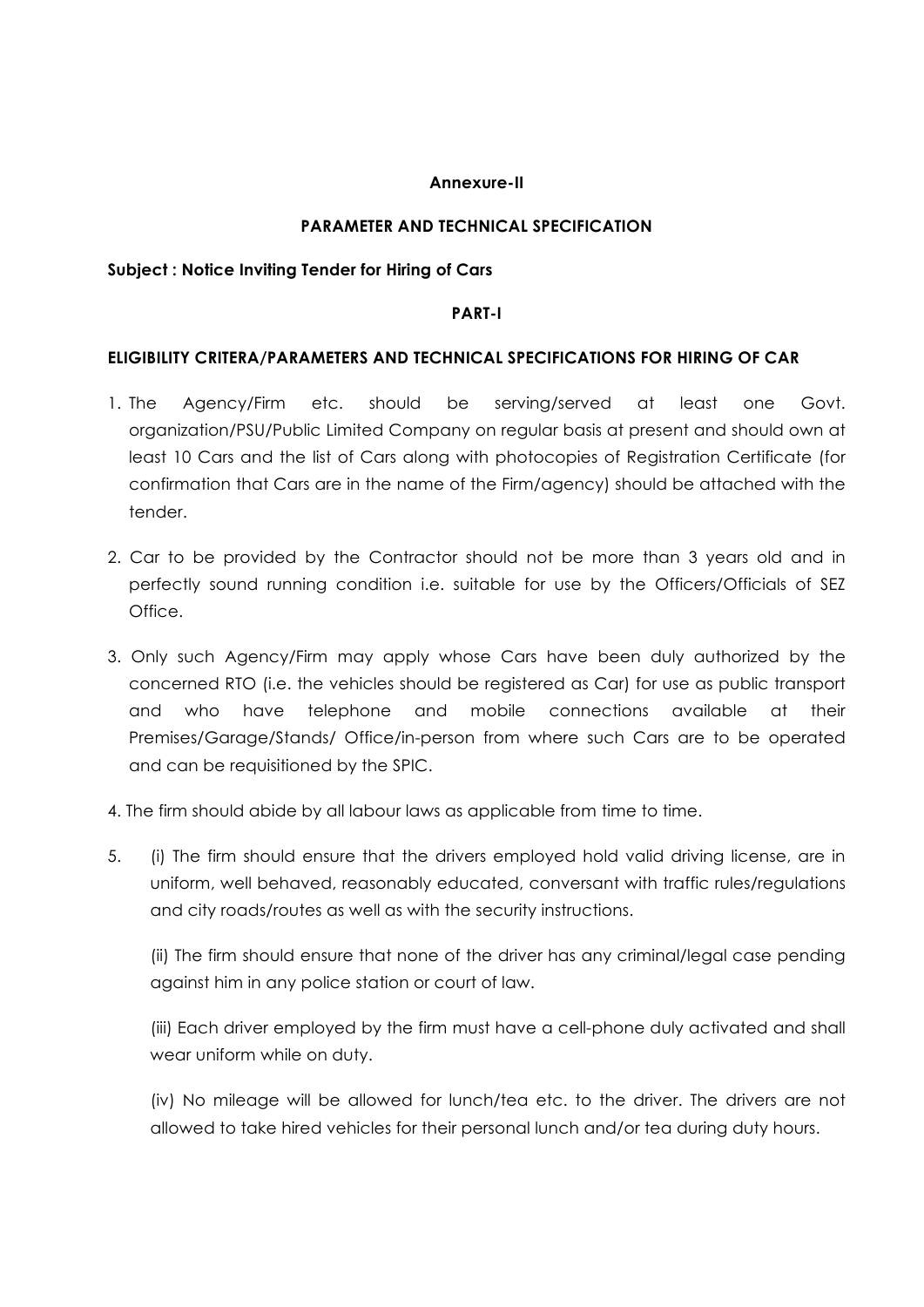(v) The service provider and the drivers should ensure that each vehicle is neat and clean, as well as operationally fit (i.e. with no known DEFECT) and sufficient fuel when on duty.

(vi) Each driver should preferable be able to understand English /Hindi and/or the local language.

(vii) The time and distance in respect of hired cars will commence and terminate either from/to the Office or at the site of residence of the officer(s)/official(s) located in Chandigarh.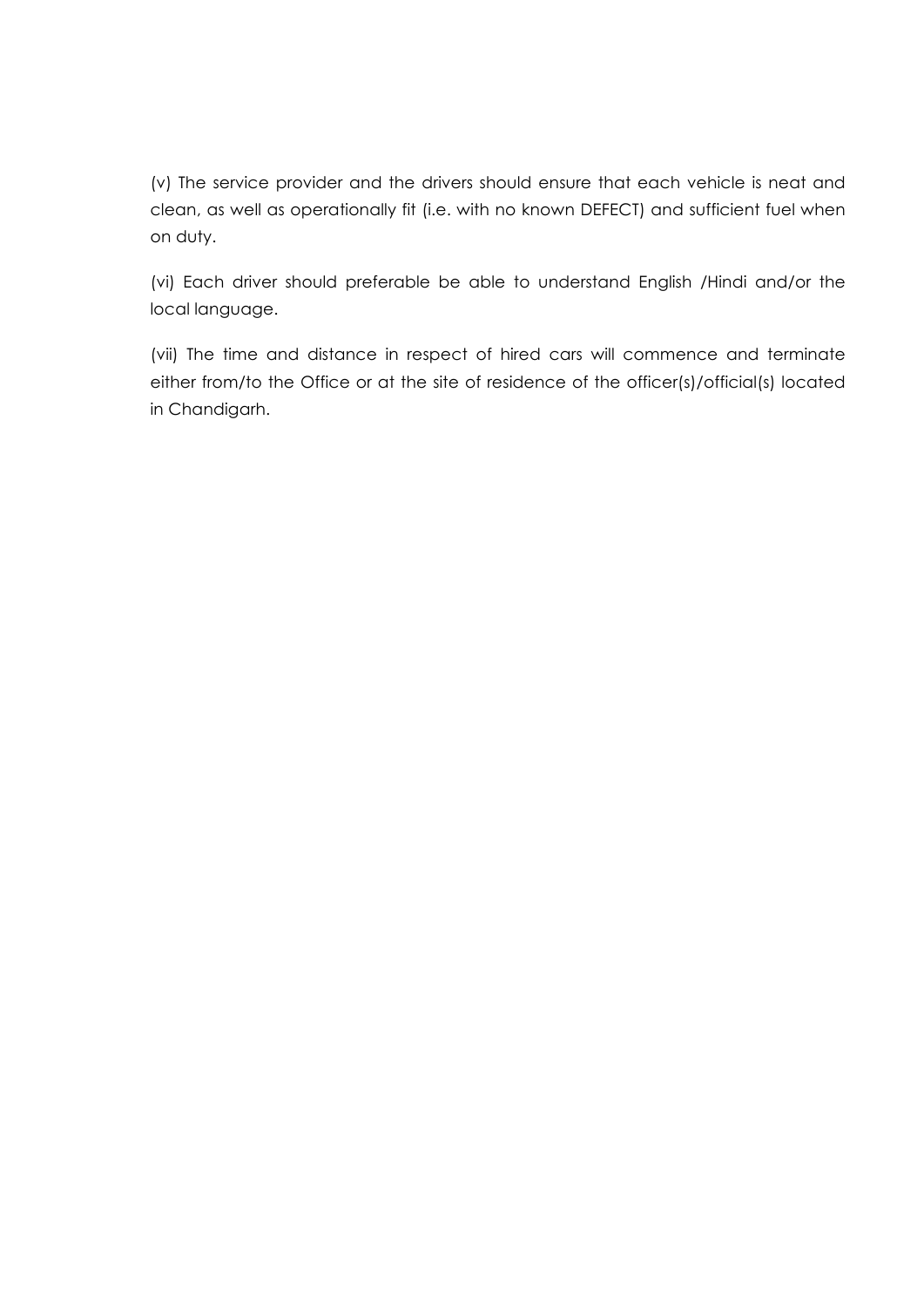#### **ANNEXURE- III**

#### **TECHNICAL INFORMATIONS**

# **Subject : Notice Inviting Tender for Hiring of Cars**  1. Name of the Tenderer/Concern: \_\_\_\_\_\_\_\_\_\_\_\_\_\_\_\_\_\_\_\_\_\_\_\_\_\_\_\_\_\_\_\_\_\_\_\_\_\_\_\_\_\_\_\_\_\_\_\_\_\_\_ 2. Address (with Tel & Mob No) : \_\_\_\_\_\_\_\_\_\_\_\_\_\_\_\_\_\_\_\_\_\_\_\_\_\_\_\_\_\_\_\_\_\_\_\_\_\_\_\_\_\_\_\_\_\_\_\_\_\_\_  $\_$  , and the set of the set of the set of the set of the set of the set of the set of the set of the set of the set of the set of the set of the set of the set of the set of the set of the set of the set of the set of th 3. Address of the Proprietor/ Partner with telephone number: \_\_\_\_\_\_\_\_\_\_\_\_\_\_\_\_\_\_\_  $\_$  , and the set of the set of the set of the set of the set of the set of the set of the set of the set of the set of the set of the set of the set of the set of the set of the set of the set of the set of the set of th 4. Nature of the concern \_\_\_\_\_\_\_\_\_\_\_\_\_\_\_\_\_\_\_\_\_\_\_\_\_\_\_\_\_ \_\_\_\_\_\_\_\_\_\_\_\_\_\_\_\_\_\_\_\_\_\_\_\_\_\_\_\_\_\_\_ *Sole proprietor or Partnership firm or a Company or a Government Department or a Public Sector Organization) (Attach proof).*  5. Registration Number of the Firm \_\_\_\_\_\_\_\_\_\_\_\_\_\_\_\_\_\_\_\_\_\_\_\_\_\_\_ (attested photocopy of registration should be attached) (i) PAN Number of Tenderer/Concern: \_\_\_\_\_\_\_\_\_\_\_\_\_\_\_\_\_\_\_\_\_\_\_\_ (attested copy should be attached) (ii) Serice Tax Registration No. \_\_\_\_\_\_\_\_\_\_\_\_\_\_\_\_\_\_\_\_\_ Earnest money/demand draft No.\_\_\_\_\_\_\_\_\_\_\_\_\_\_\_\_\_\_\_\_\_\_\_\_\_\_\_\_\_dated\_\_\_\_\_\_\_\_\_\_\_\_\_\_\_\_from Bank. Name\_\_\_\_\_\_\_\_\_\_\_\_\_\_\_\_\_\_\_\_\_\_\_\_\_\_\_\_\_\_\_\_\_Amounting to  $\bar{\zeta}$ \_\_\_\_\_\_\_\_ as earnest Money deposit. 6. Annual turnover of firm\_\_\_\_\_\_\_\_\_\_\_\_(attach proof) 7. Income Tax Clearance Certificate (attach certified copy) 8. Service Tax Registration Number (attach certified copy)

Whether each page of Tender and Annexures have been signed and stamped. Yes/No.

List of Important Organizations with address and Telephone number to whom services have been provided during the last three years with period of contract to be enclosed.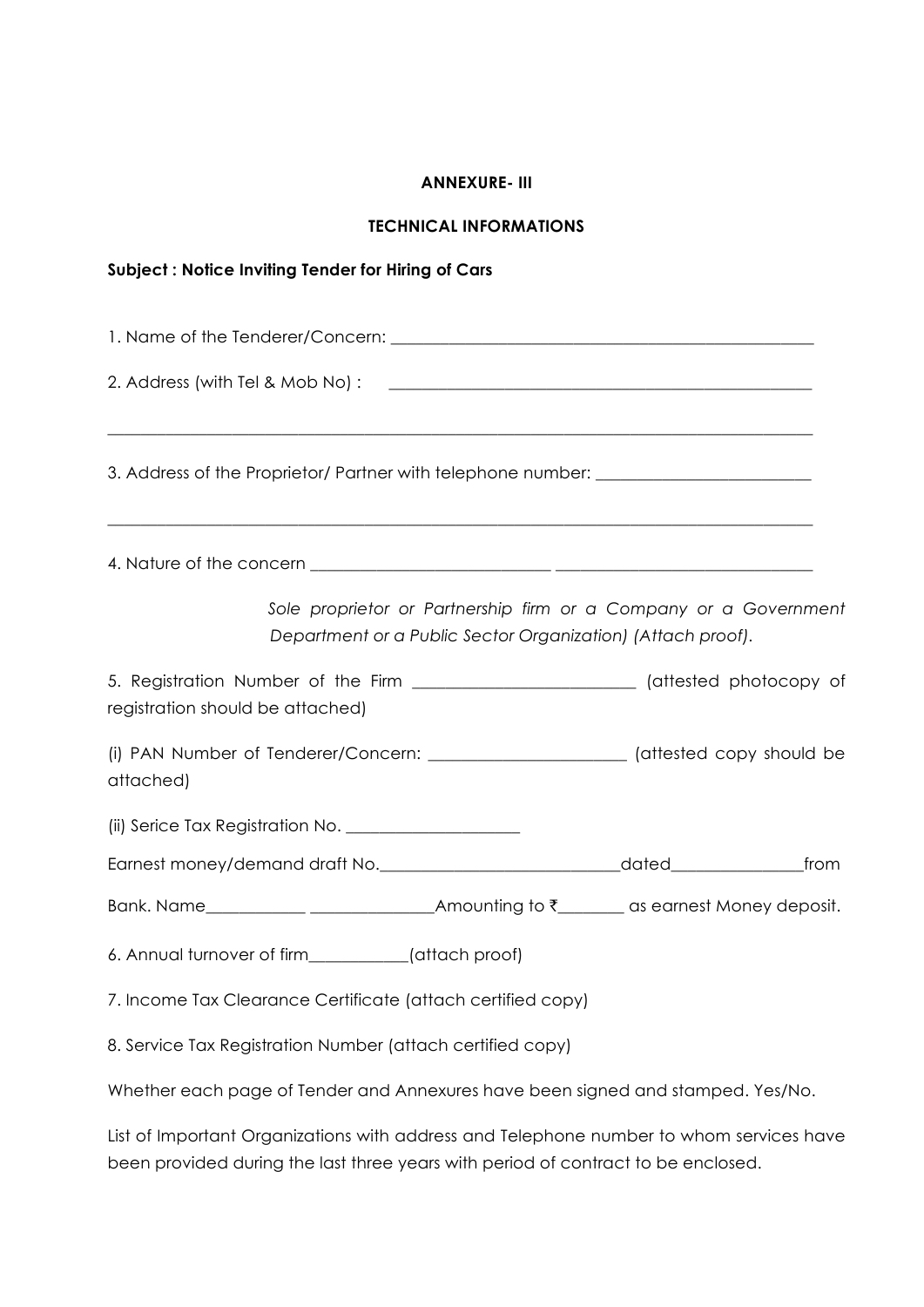Registration Nos of Cars together with make, year of purchase and kms run along with photocopies of registration certificate & valid insurance should be attached in a separate sheet.

Any other information important in the opinion of the tenderer.

Dated: \_\_\_\_\_\_\_\_\_\_ (Authorised Signature)

Seal of the firm